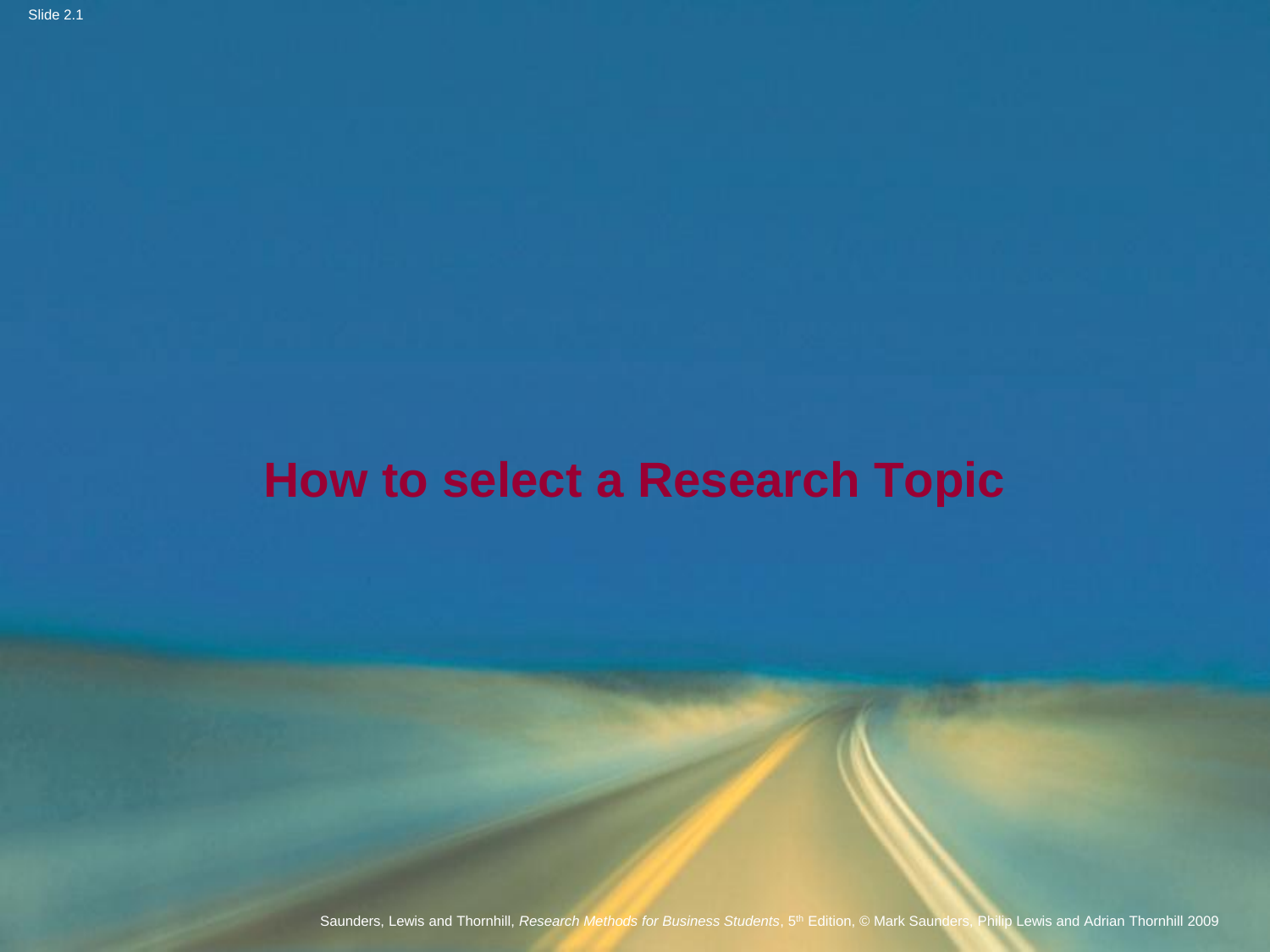# **Learning outcomes**

By the end of this session you should be able to:

- Generate ideas that will help in the choice of a suitable research topic;
- Identify the attributes of a good research topic;
- Turn research ideas into a research project that has clear research question (s) and objectives;
- Draft a research proposal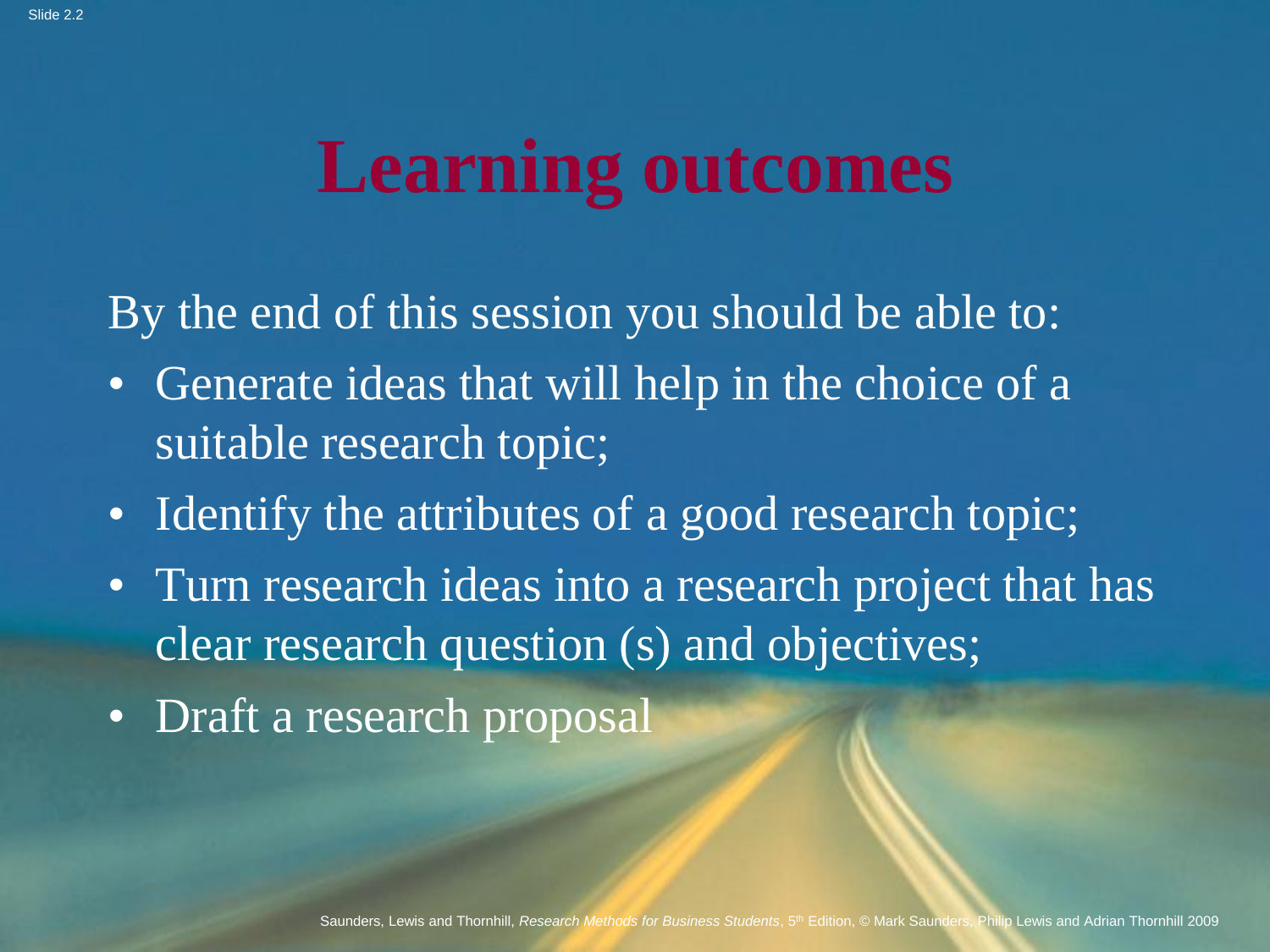# **Disclaimer**

• Not a session on Research Methodology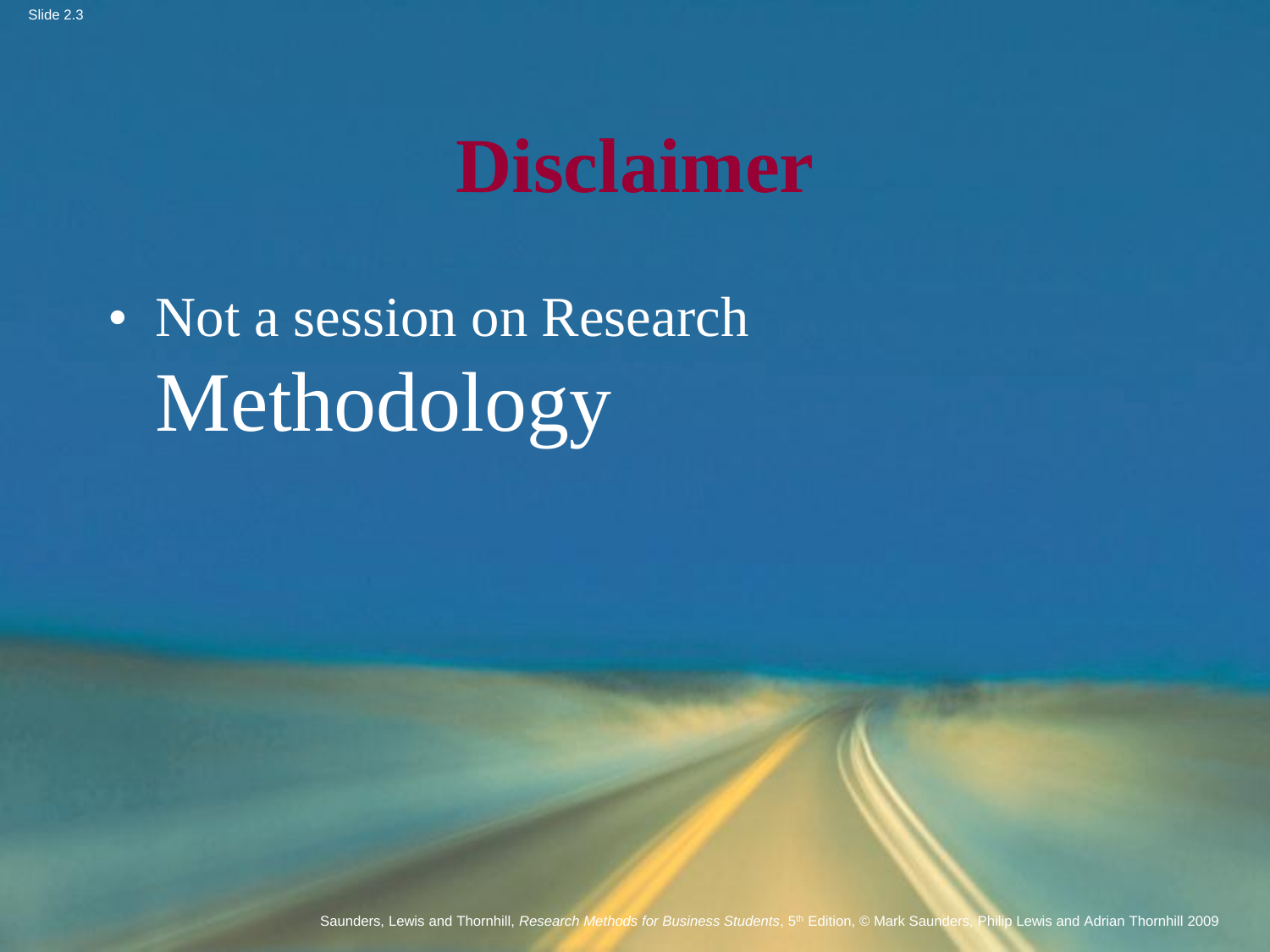### **Formulating and clarifying your research topic**

#### **The important steps**

- Identifying the attributes of a good research topic
- Generating ideas that help you select a suitable topic
- Turning ideas into clear research questions and objectives
- Writing your research proposal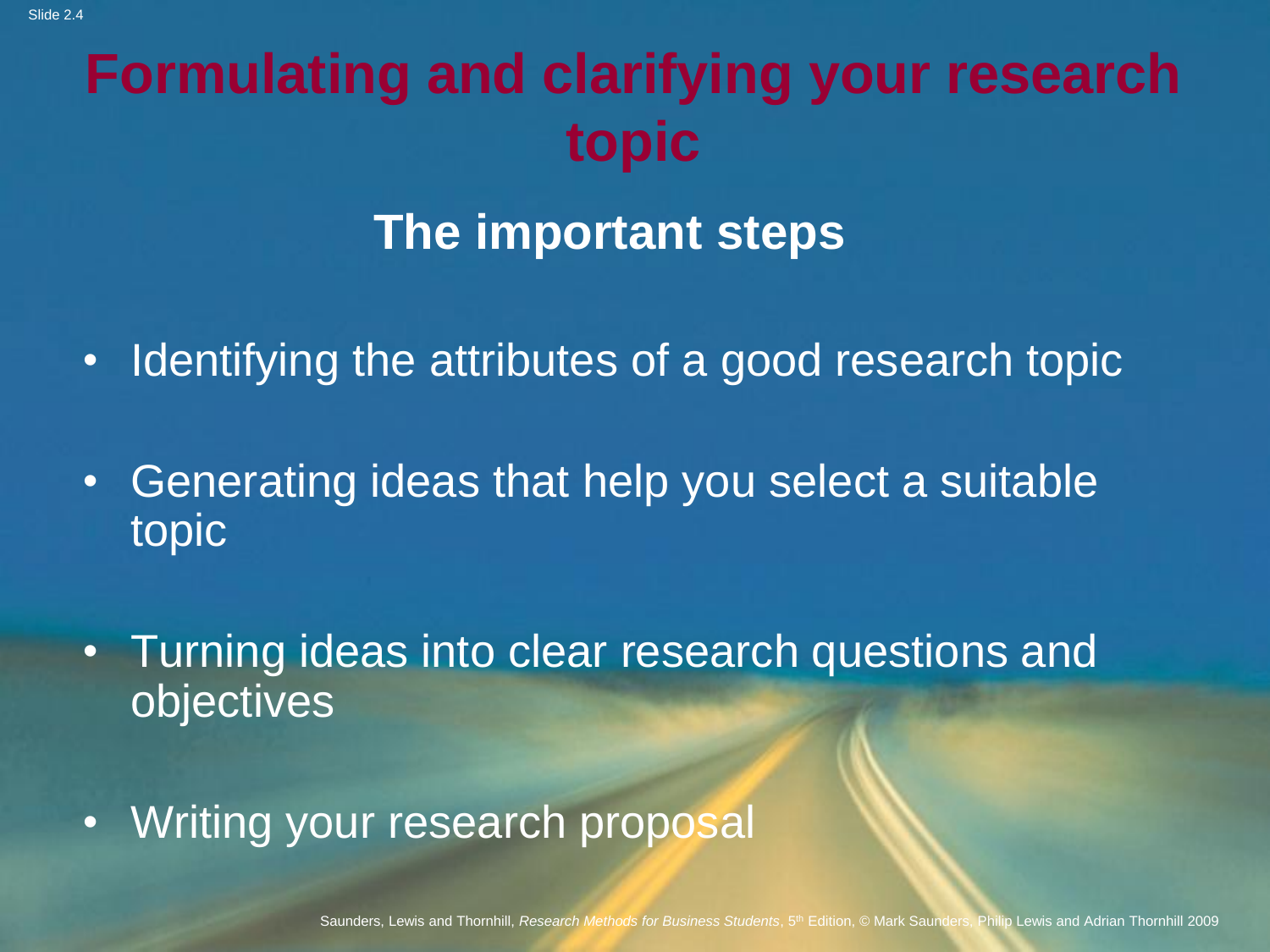# **Attributes of a good research topic Is it Feasible**

- Are you interested by the topic?
- Do you have the necessary research skills?
- Can you complete the project in the time available?
- Will the research still be current when you finish?
- Do you have sufficient financial and other resources?
- Will you be able to gain access to data?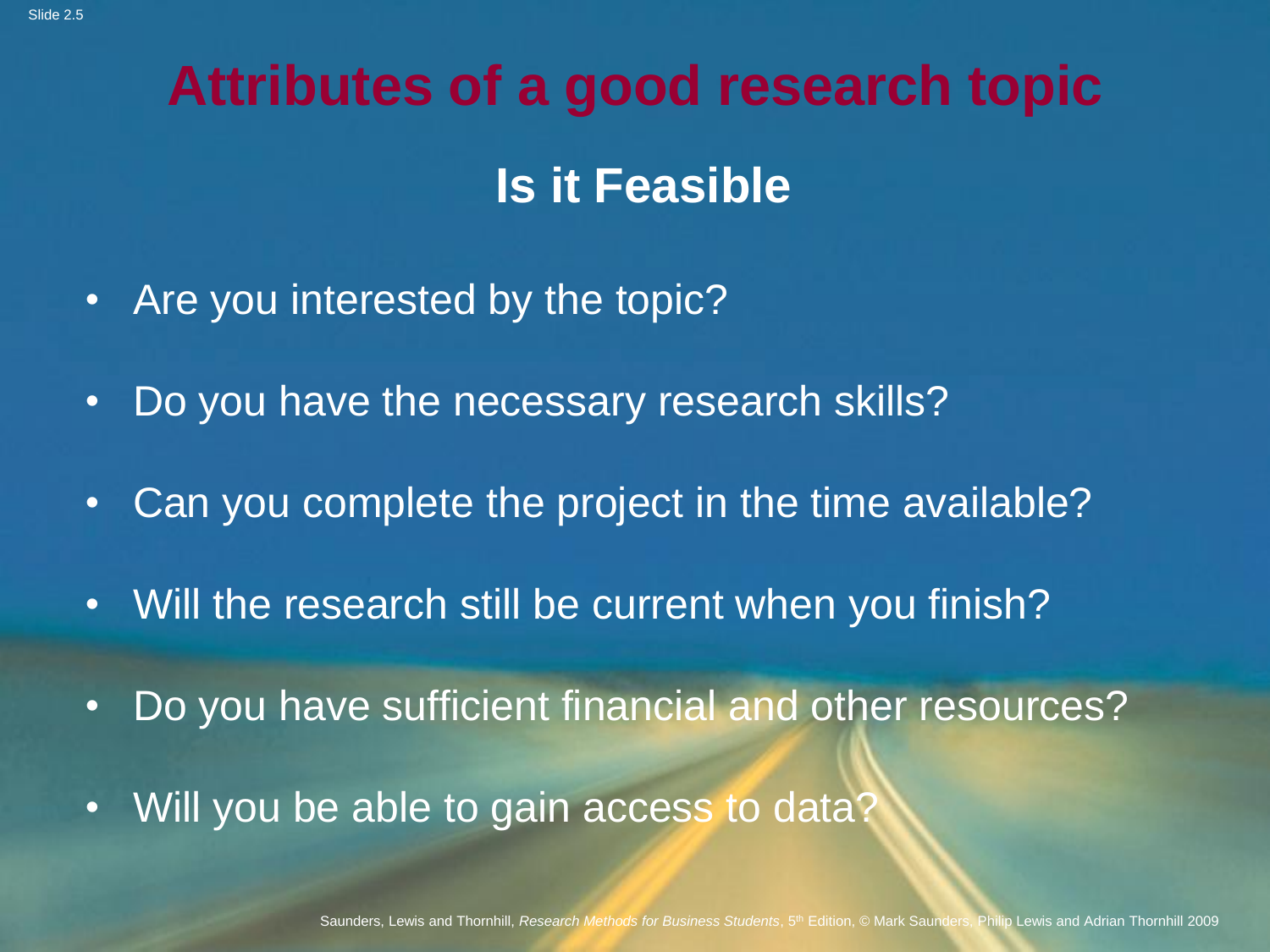### **Attributes of a good research topic (2)**

#### **Appropriateness: is it worthwhile?**

- Does it meet the examining/Publisher 's standards be met?
- Does the the topic contain issues with clear links to theory?
- Are the research questions and objectives clearly stated?
- Will the proposed research provide fresh insights into the topic?
- Are the findings likely to be symmetrical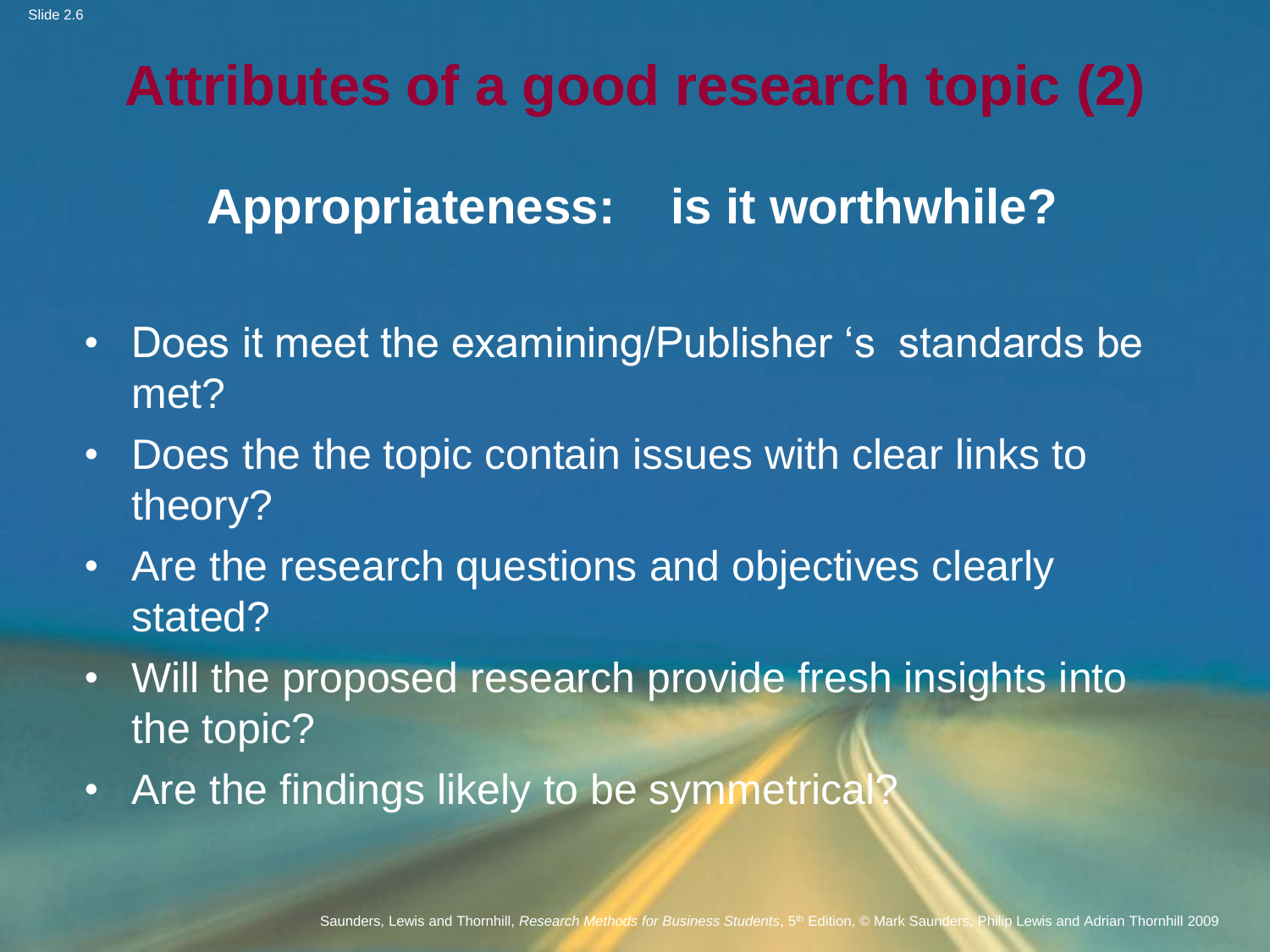**Generating research ideas**

#### **Useful Techniques**

Rational thinking **Creative thinking** 

Searching the literature Scanning the media

Brainstorming Relevance Trees

Exploring past projects **Discussion** 

Keeping an ideas noteboo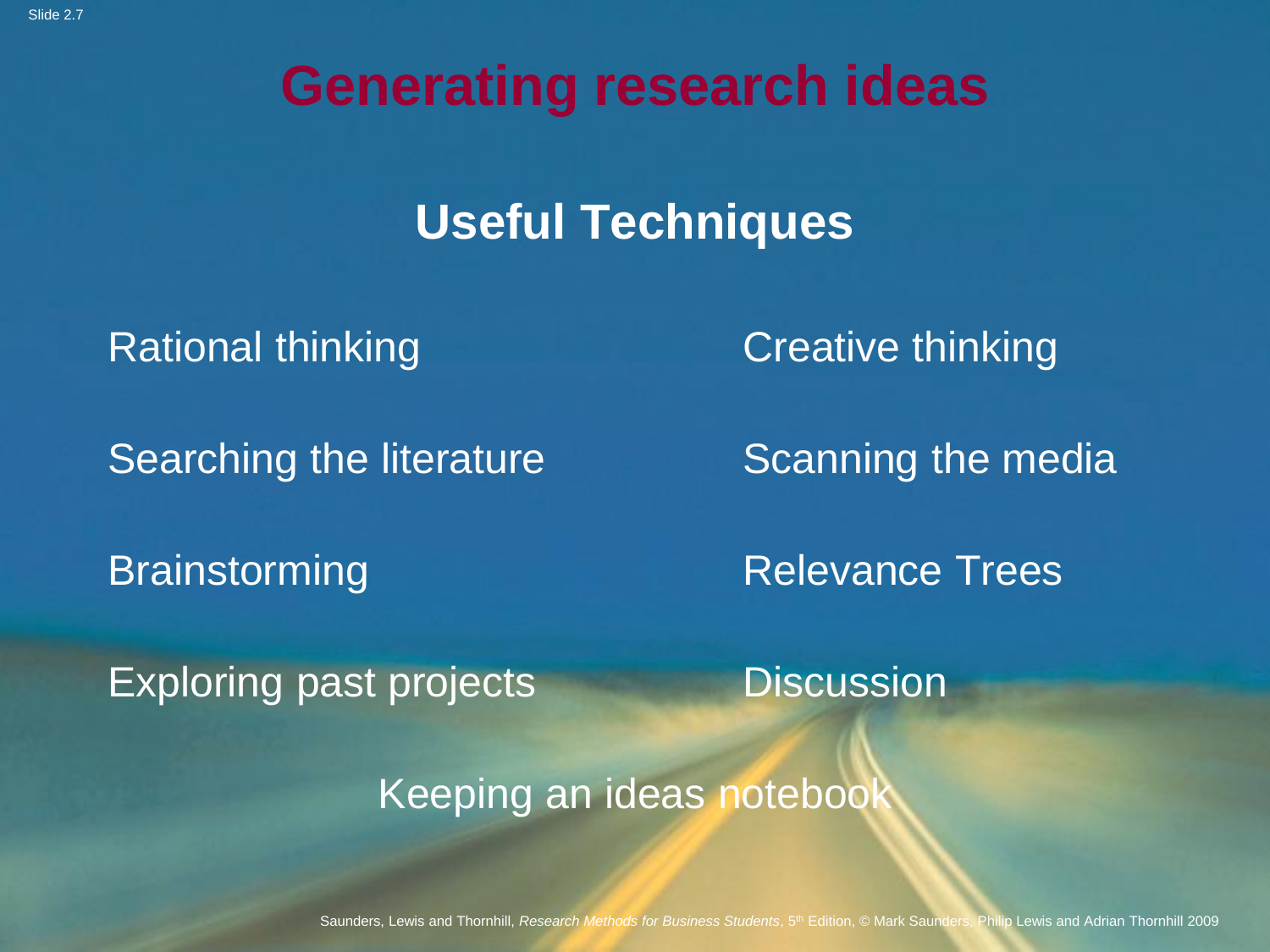# **Rational thinking**

- Examining your own strengths?weakness and interests
- Looking at past project titles (Good Projects)
- Discussion: Collegues, peers tutors and professional groups
- Searching the literature (e.g)
- Scanning the media (e,g)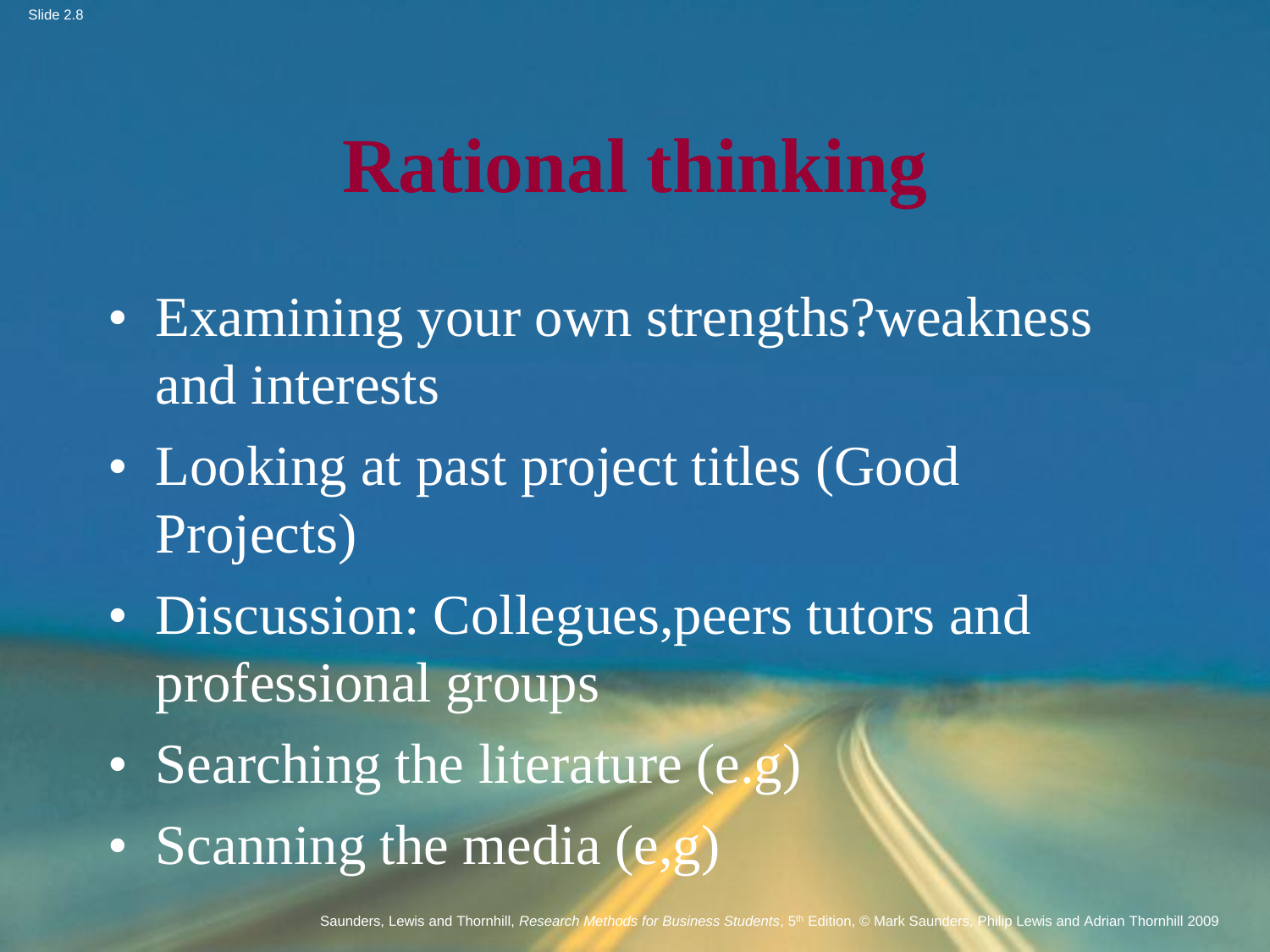# **Creative thinking**

- Keeping a notebook of ideas
- Exploring personal preferences using past projects
- Relevance trees
- Brainstorming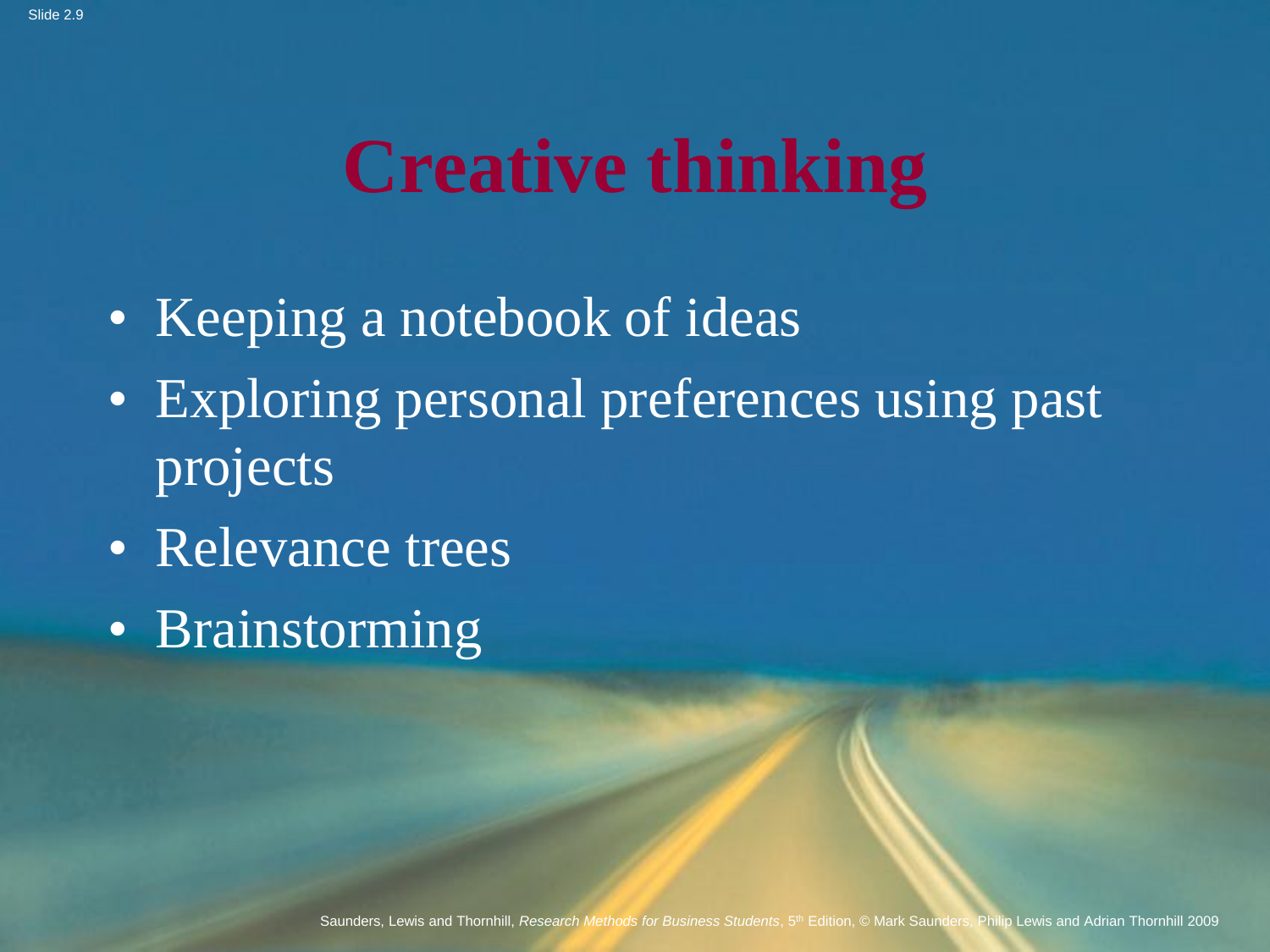# **Keeping a notebook of ideas**

- One of the more creative techniques that we all use is to keep a notebook of ideas. -noting down your ideas
- then pursue the idea using more rational thinking technique later.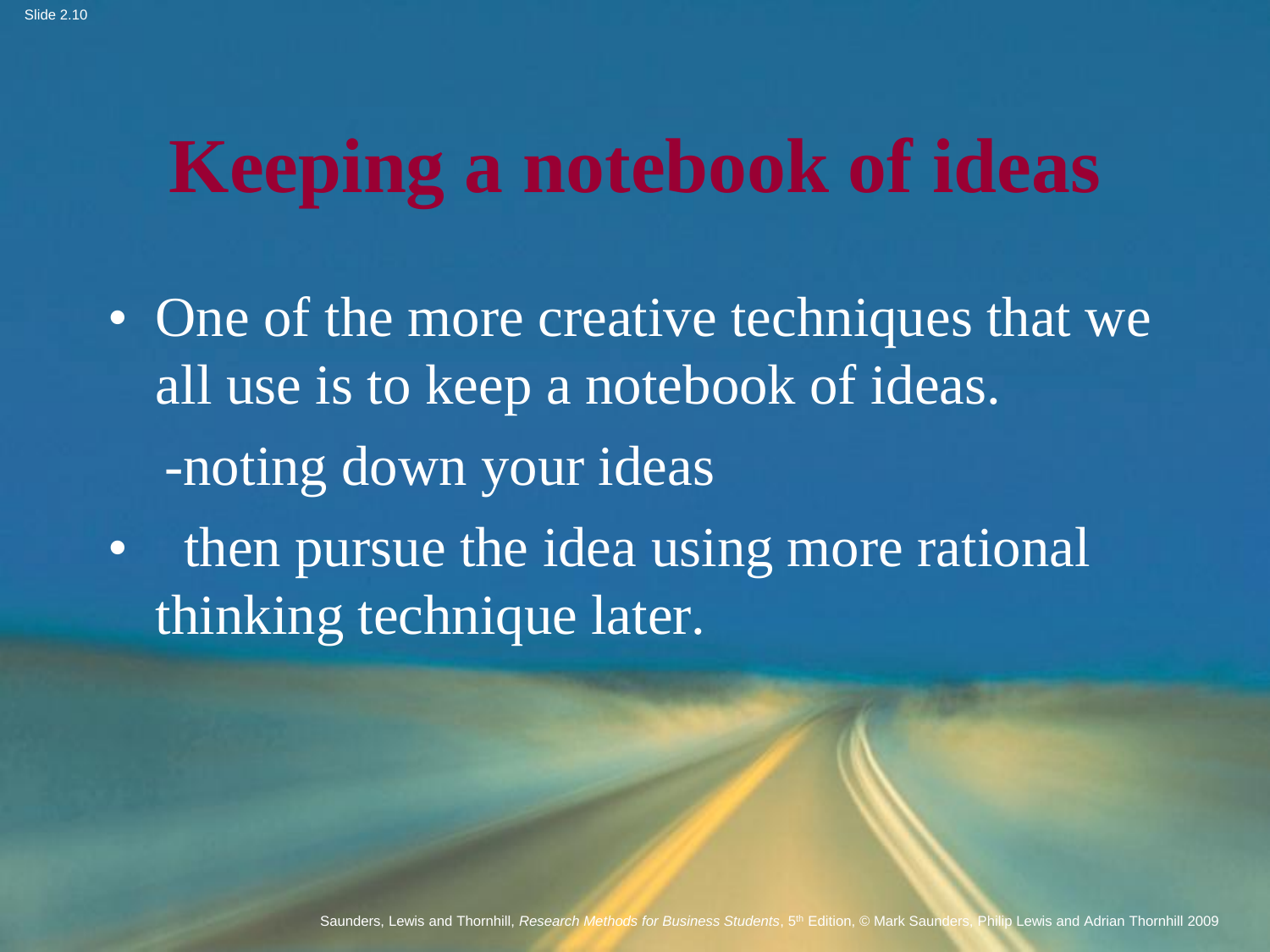# **Exploring personal preferences using past project**

- 1. Select six projects that you like
- 2. For each of these six projects, note down your first thoughts in response to three questions(if responses for different projects are the same this does not matter);

What appeals to you about the project? What is good about the project? Why is the project good?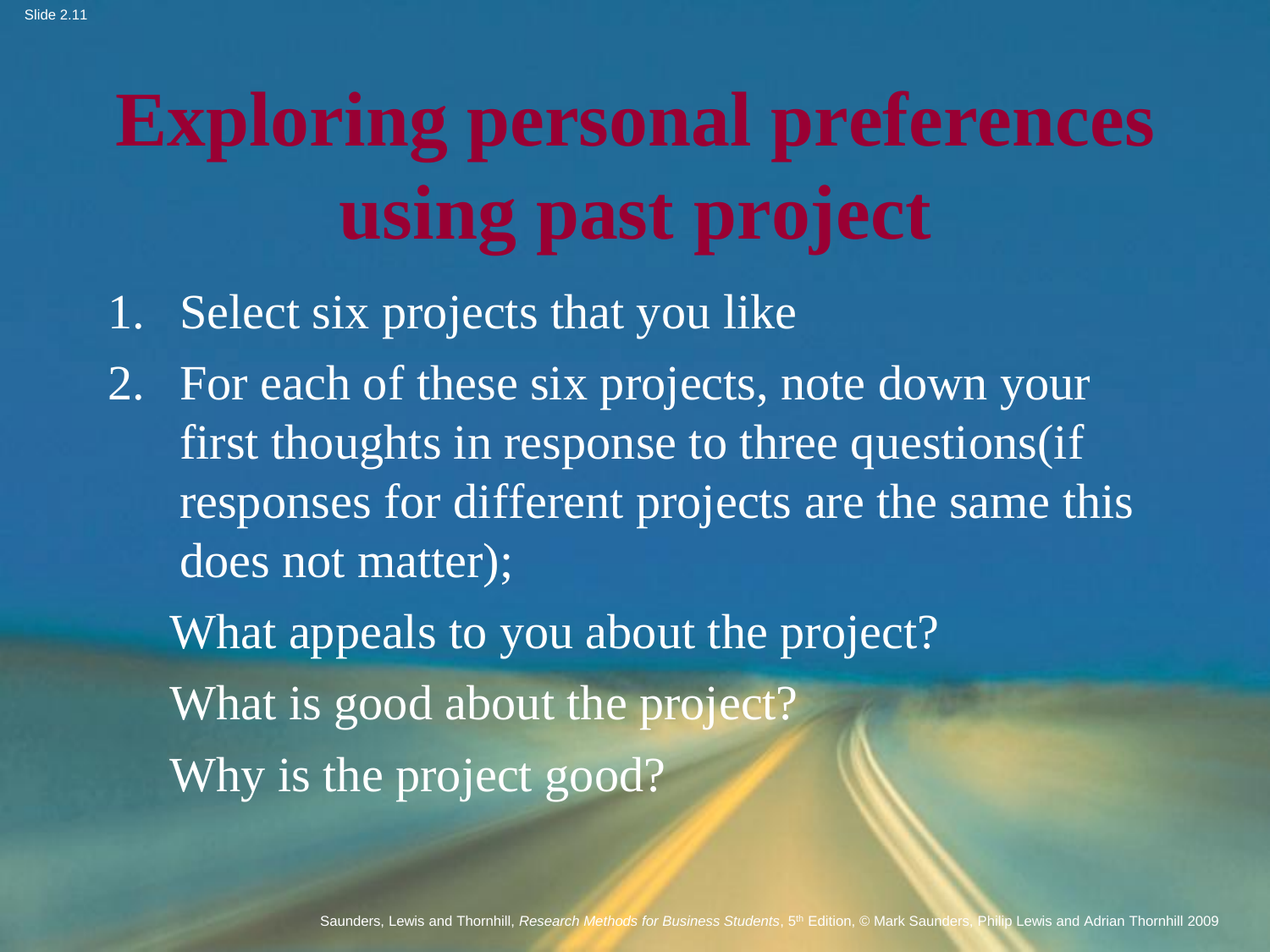# **Exploring personal preferences using past project**

3. Select three projects you do not like. 4. For each of these three projects that you do not like. What do you dislike about the project? What is bad about the project? Why is the project bad?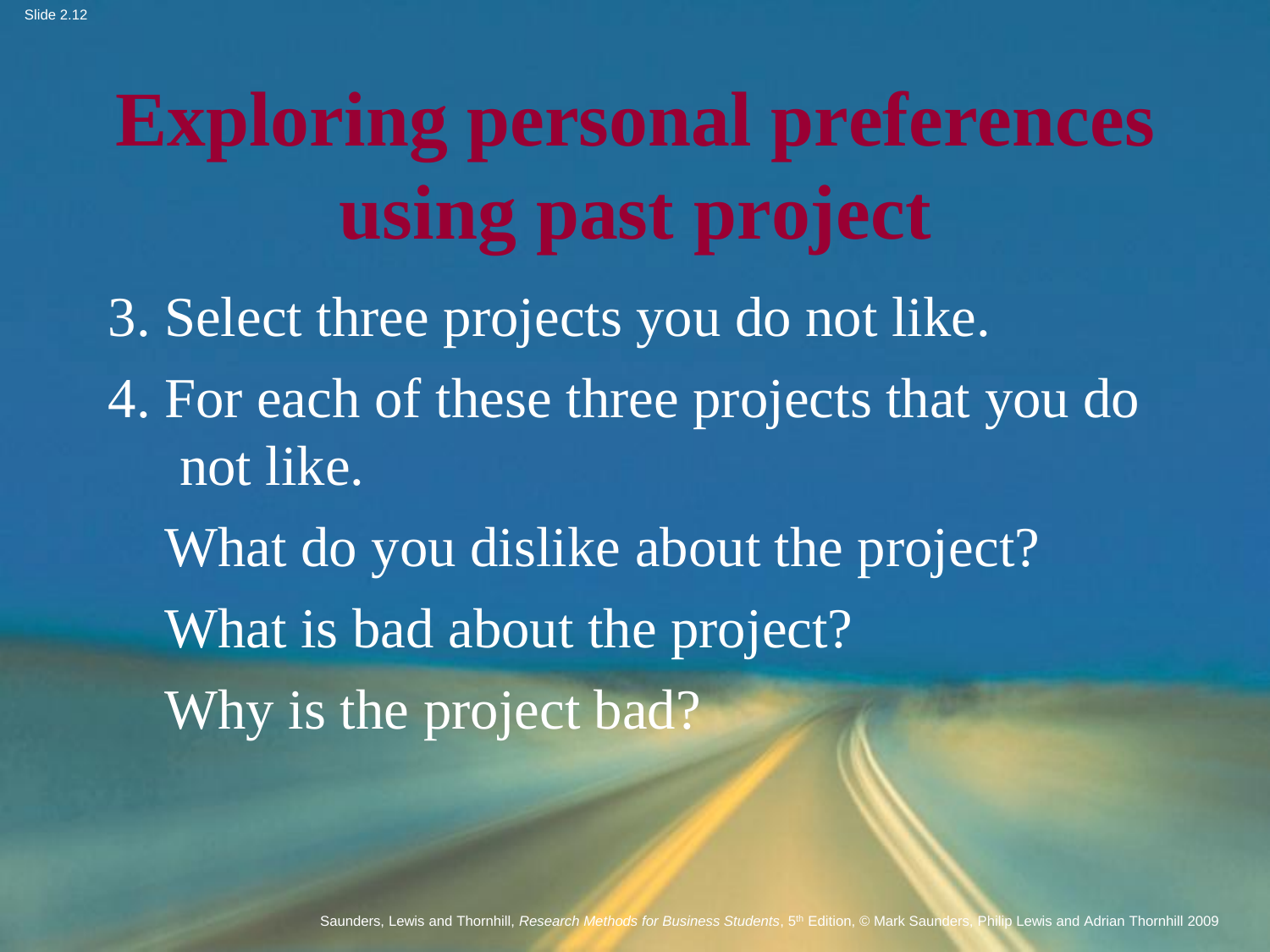# **Relevance tree/Hourglass Method**

- You start with a broad concept
- which you generate further (usually more specific) topics.
- Each of these topics forms a separate branch from which you can generate further, more detailed sub branches.
- the sub branches more ideas are generated and recorded.
- Further examined and selected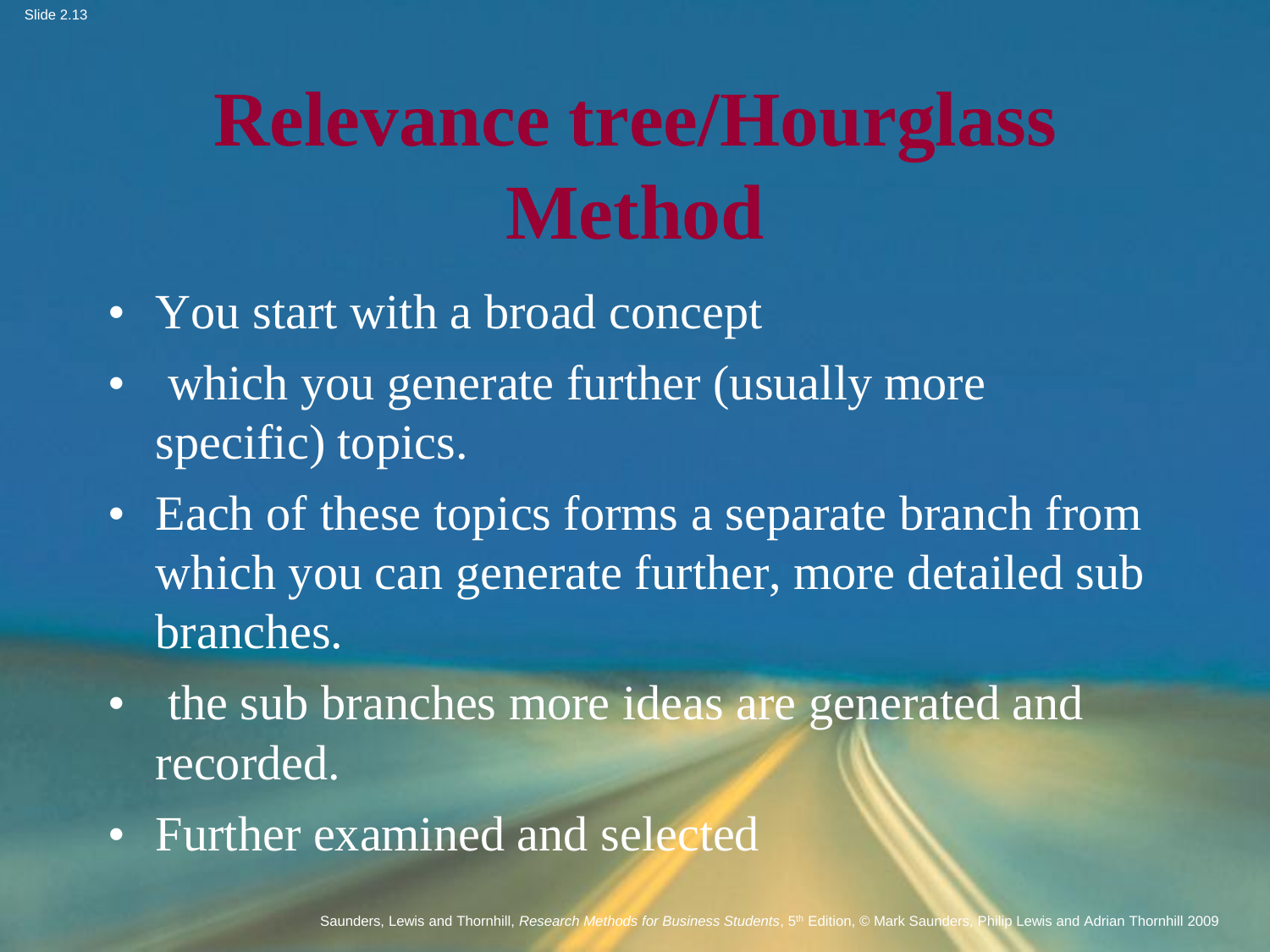# **Brainstorming**

- Define your problem that is, the sorts of ideas you are interested in  $$ as precisely as possible.
- Ask for suggestions, relating to the problem
- Record all suggestions, observing the following rules: *No suggestion should be criticized or evaluated in any way before all ideas have been considered;*

*All suggestions, however wild, should be recorded and considered*  As many suggestions as possible should be recorded.

- Review all the suggestions and explore what is meant by each.
- Analyze the list of suggestions and decide which appeal to to you most *as research ideas why.*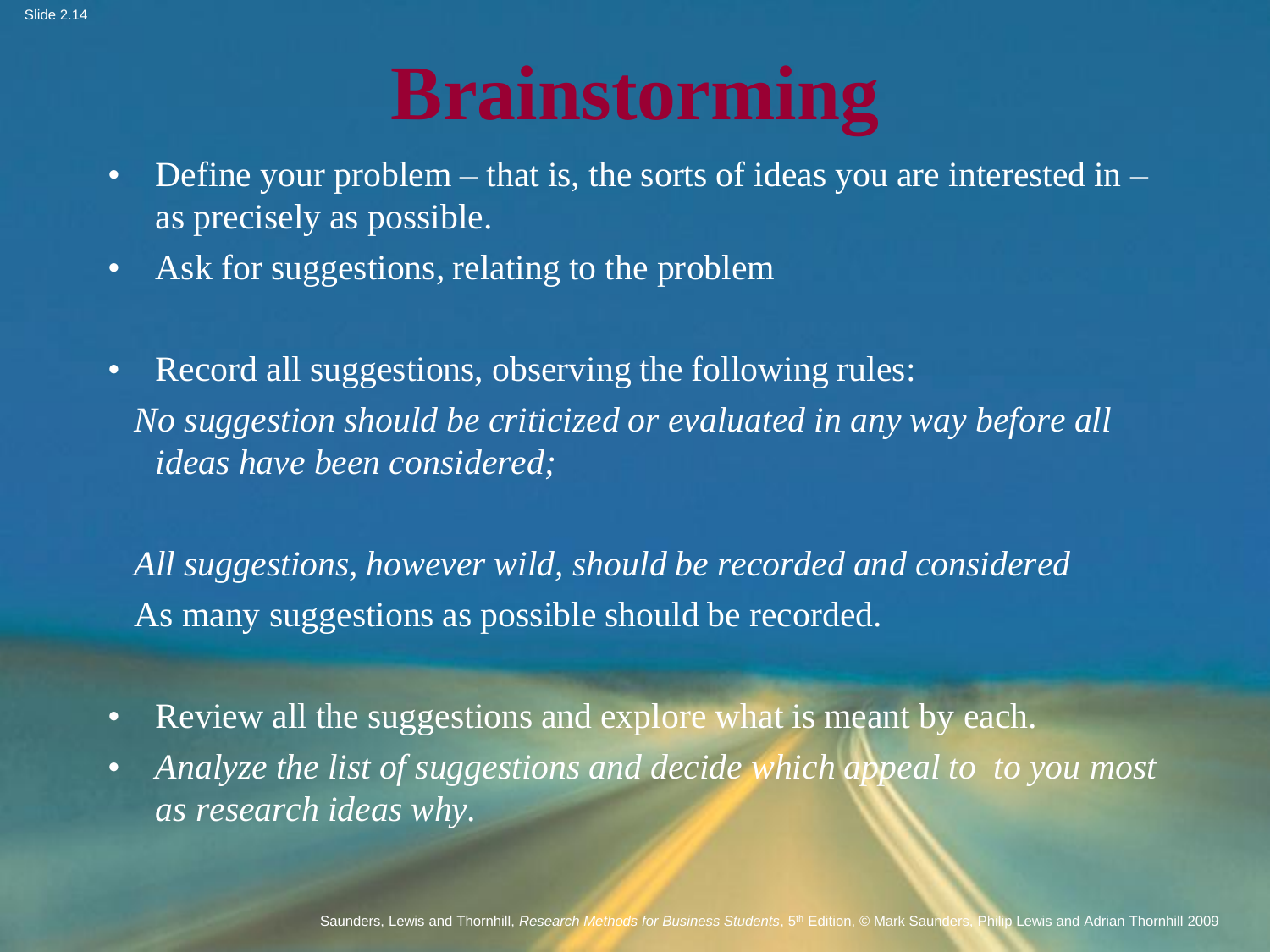#### **Refining research ideas**

- Using the Delphi Technique
- Conducting a preliminary study
- Continually testing out your ideas
- Integrating ideas
- Refining topics given to you by your organisation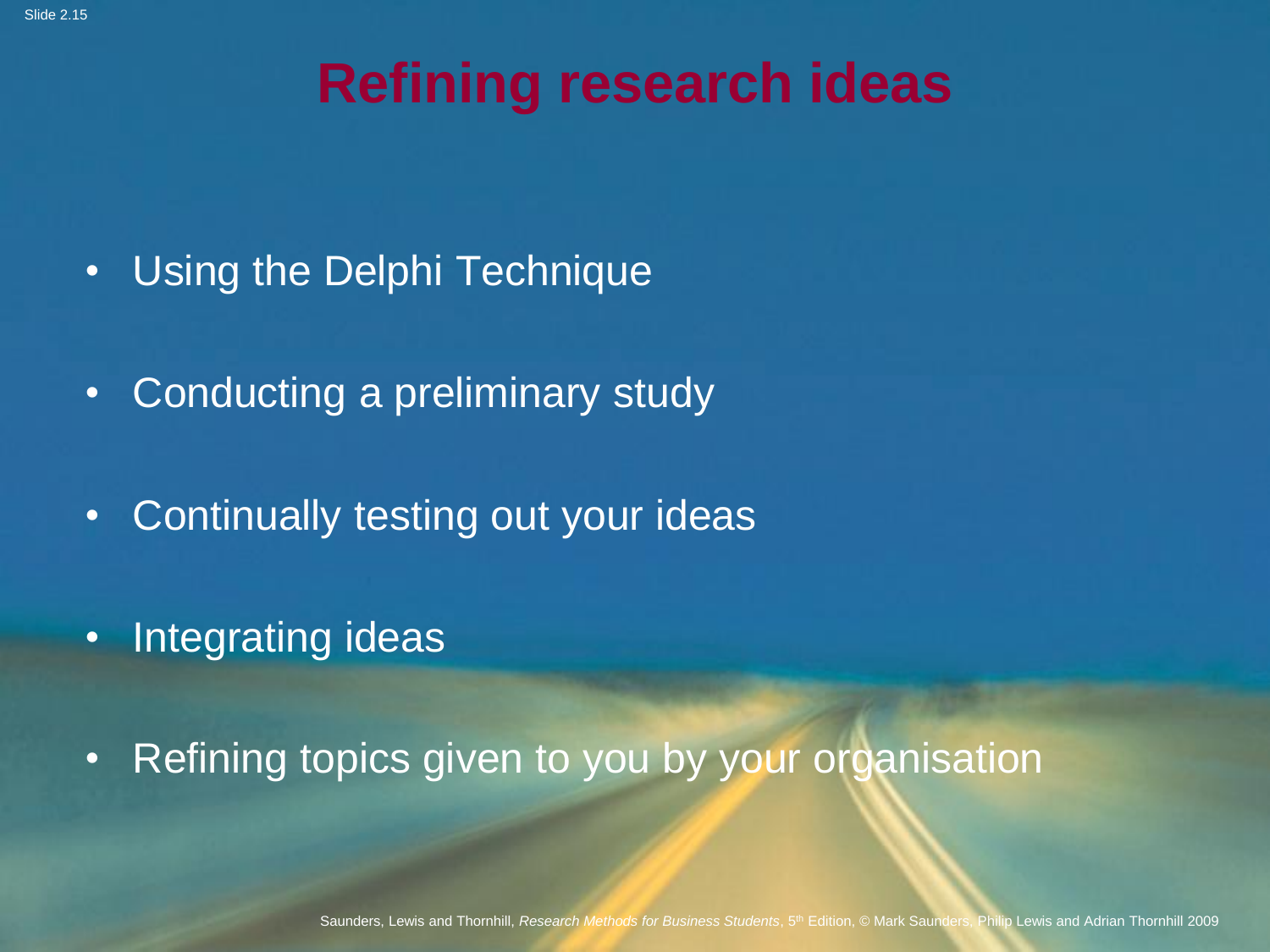#### <Criteria for a good research question 1.JPG>

#### <Criteria for good research question 2.JPG>

<Criteria for a good research question.JPG>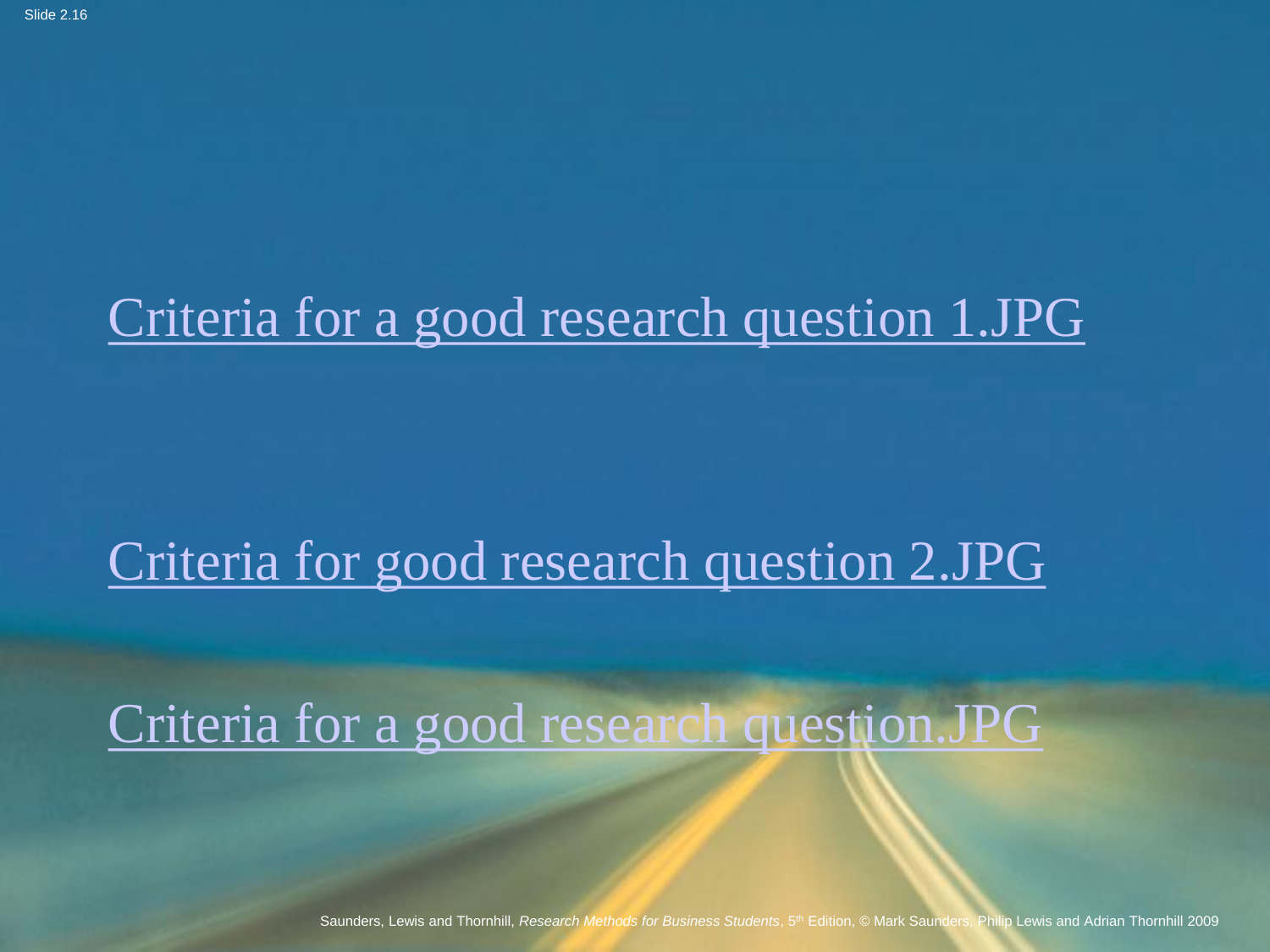#### **Writing research questions**

**Write research questions that are**

- Consistent with expected standards
- Able to produce clear conclusions
- At the right level (not too difficult)
- Not too descriptive
- Use the 'Goldilocks Test'

#### Clough and Nutbrown (2002)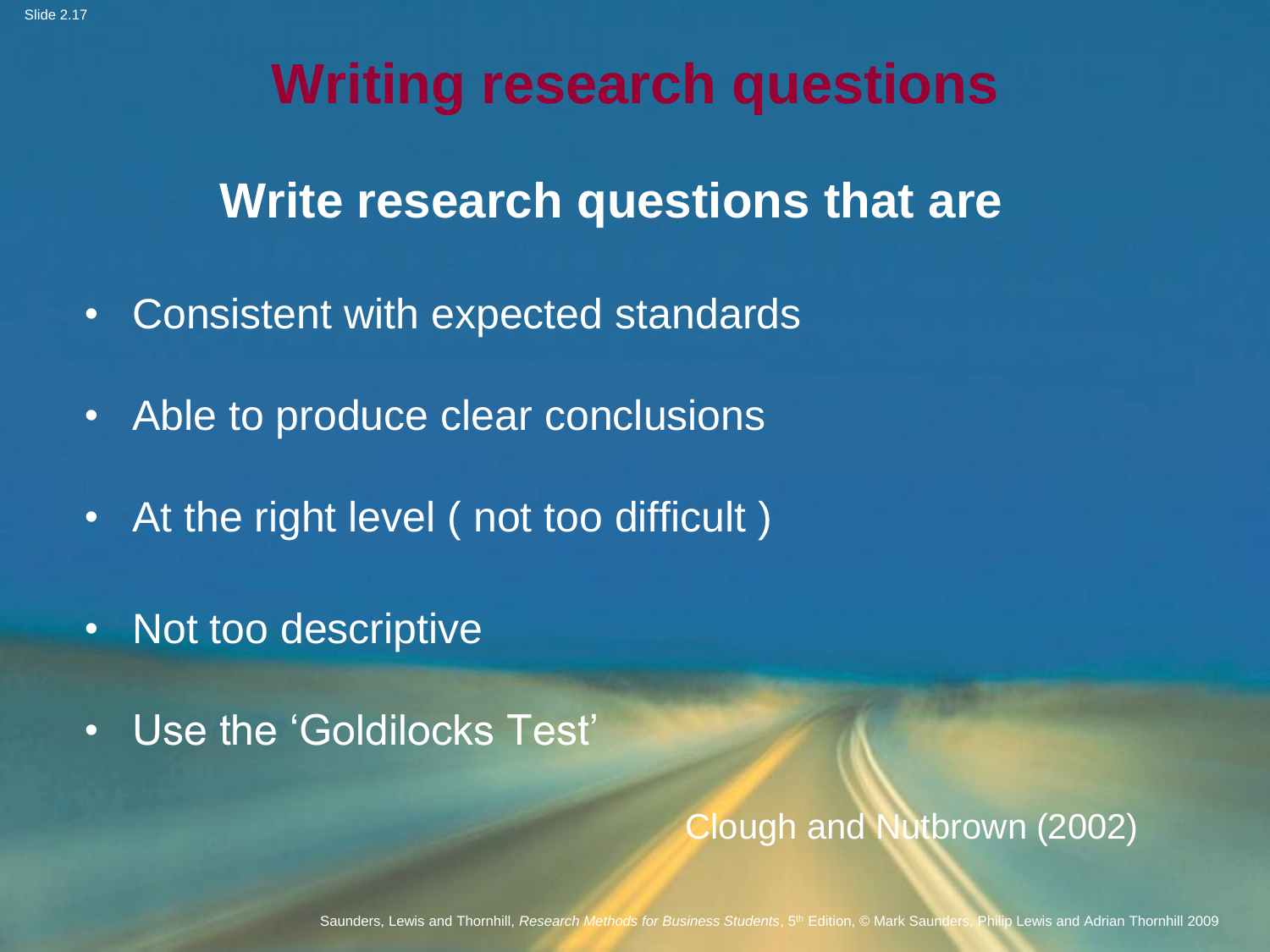## **Goldilocks test**

- Clough and Nutbrown use what they call the Goldilocks test
	- Is the Research question ?
- Too big need significant funding
- Too small are likely to be insufficient substance
- Too hot maybe so because sensitivities that may be aroused as a result of doing the research .
- Just right are those just right for investigation at this time by this research in this setting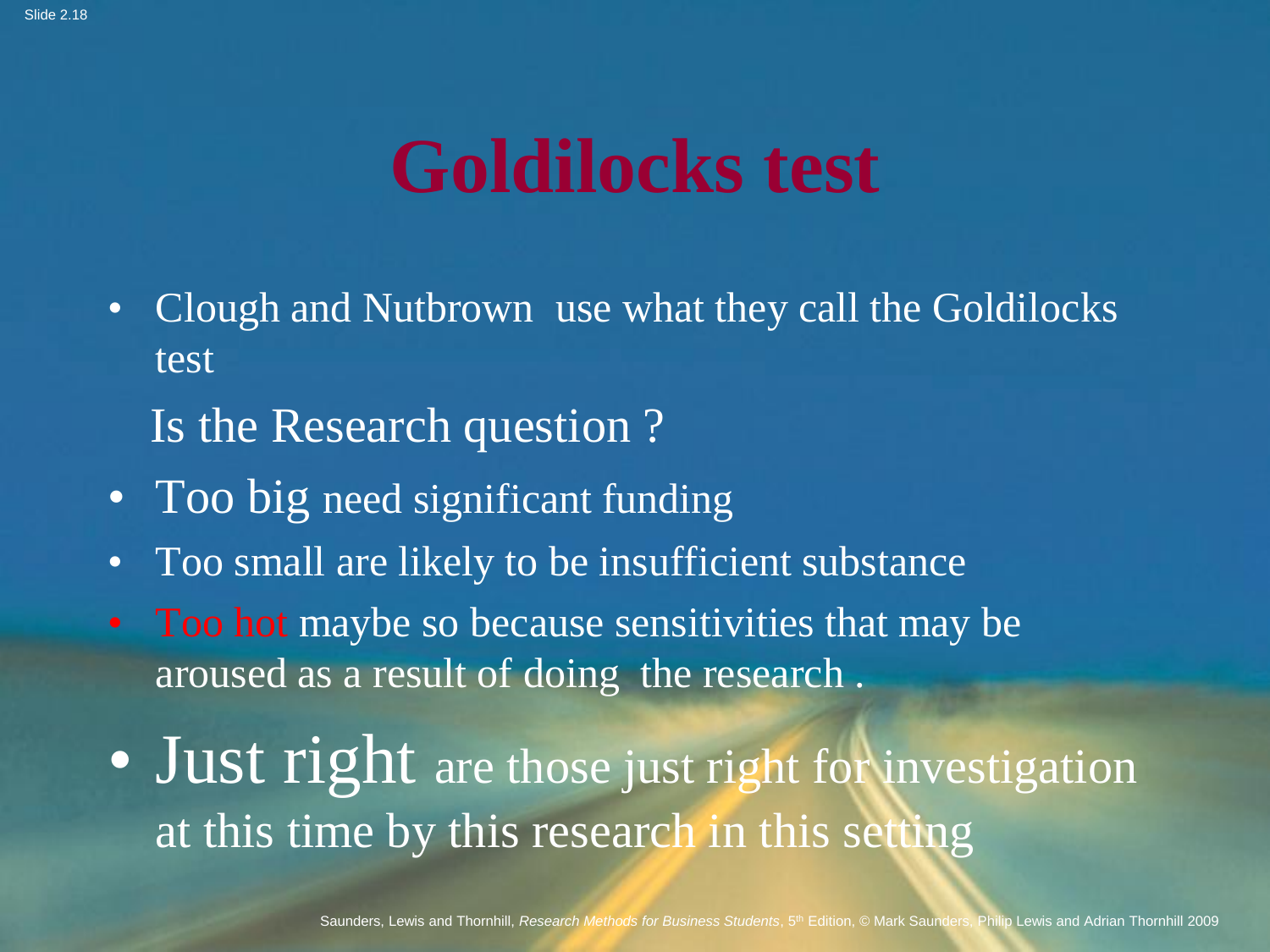#### **Turning ideas into research projects**

**Examples of research ideas and their derived focus questions**

| <b>Research idea</b>             | <b>General focus research questions</b>                                                                                  |
|----------------------------------|--------------------------------------------------------------------------------------------------------------------------|
| Advertising and share prices     | How does the running of a TV advertising<br>campaign designed to boost the image of a<br>company affect its share price? |
| Job recruitment via the Internet | How effective is recruiting for new staff via<br>the Internet in comparison with traditional<br>methods?                 |

Table 2.2 Examples of research ideas and their derived focus research questions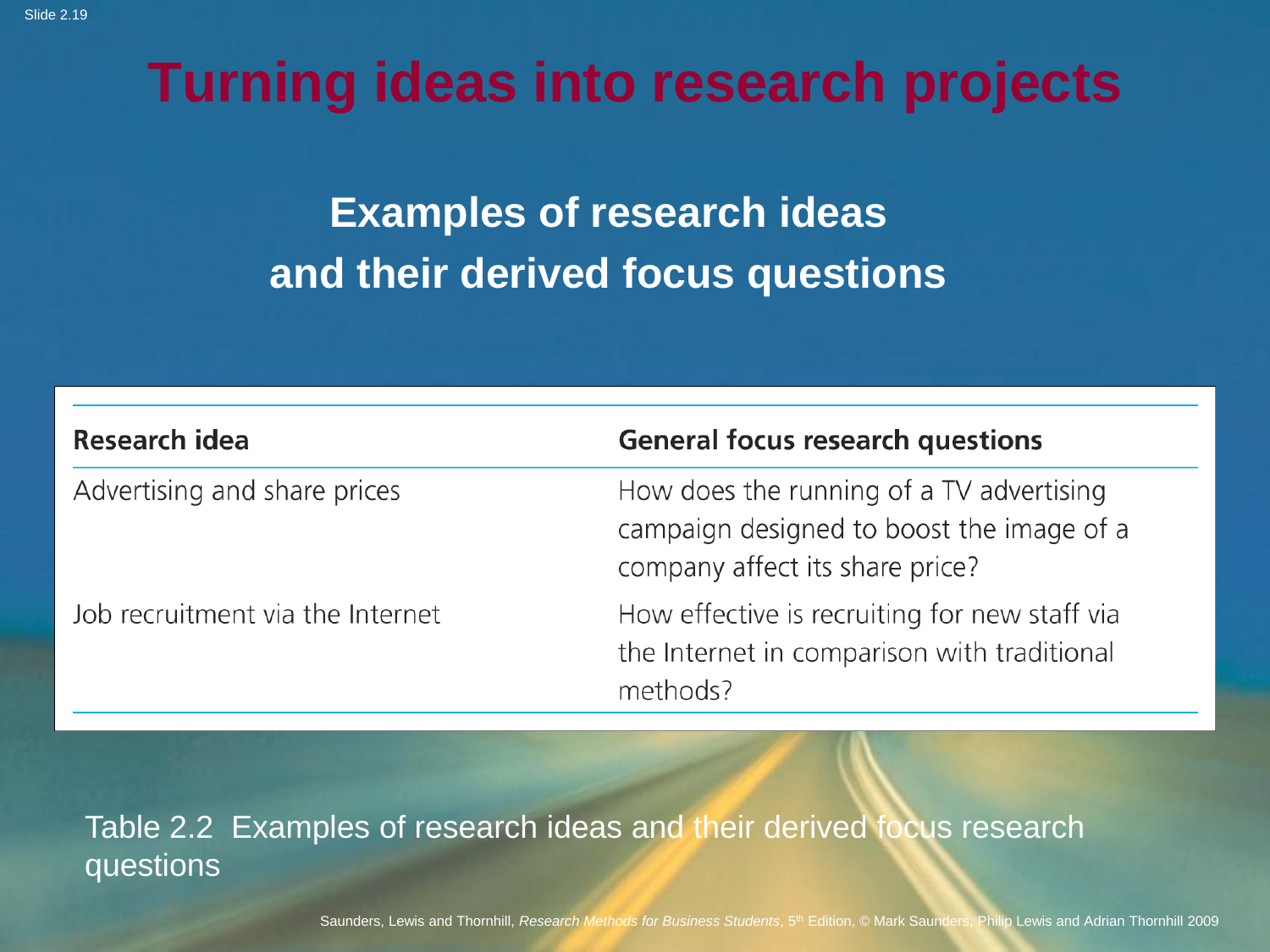What are sthe causes of the complete of the contract of the case of the case of the cause of the state of the cause and Adrian Thornhill 2009 **Examples of Research ideas and their questions** • Research idea **Light and Mental Health Question** What effect does (day)light have on Mental Health and well being in KSA? **Drug prescription rate and Mental Health** What are the most common mental Health ? problems in KSA? **Breast Cancer and Mammography in KSA**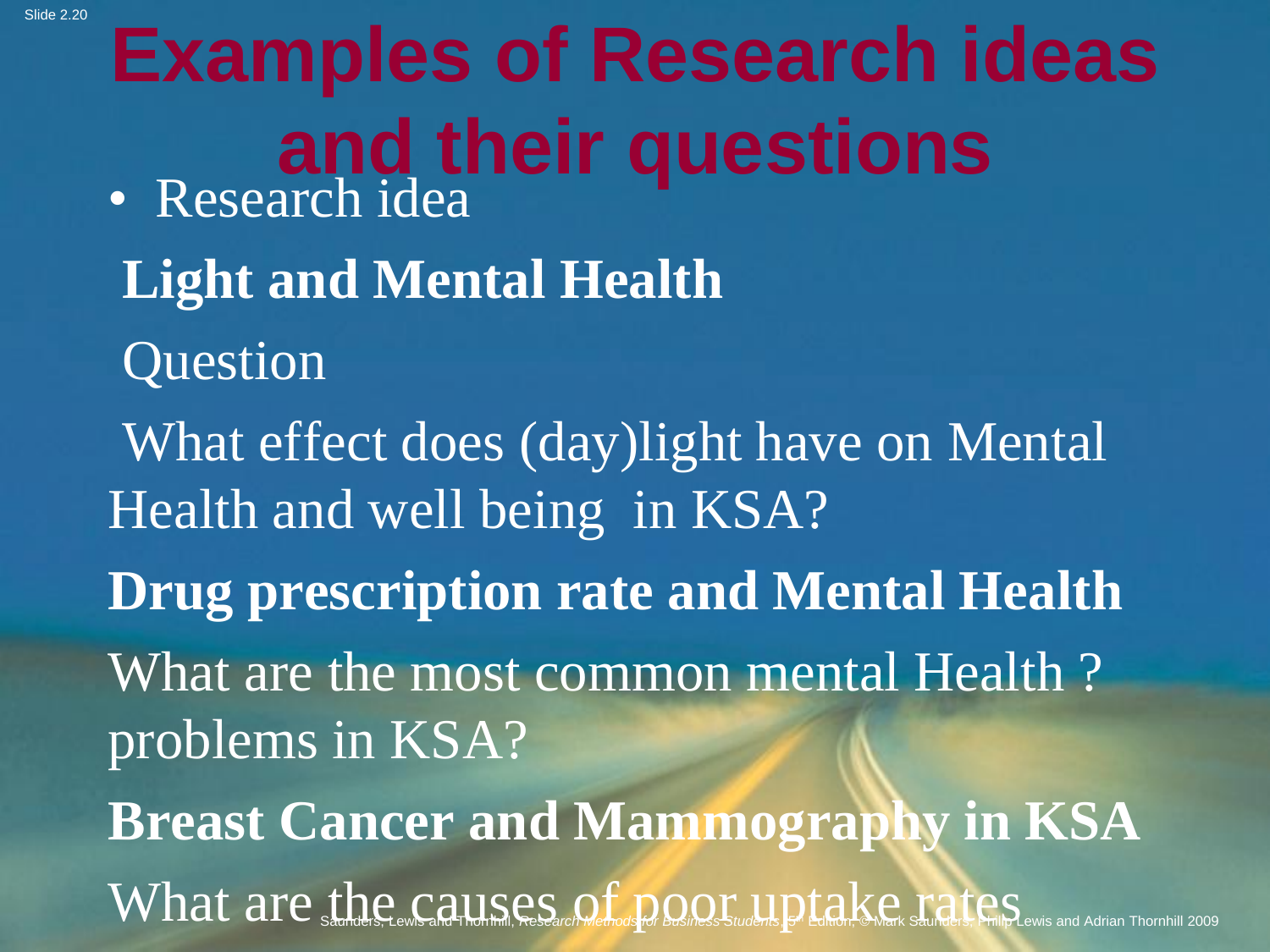#### **Turning ideas into research projects**

#### **Writing clear research objectives**

- Check your examining body's preferences for stated objectives
- Use a general focus question to achieve precise objectives
- Example ?

#### Saunders *et al*. (2009)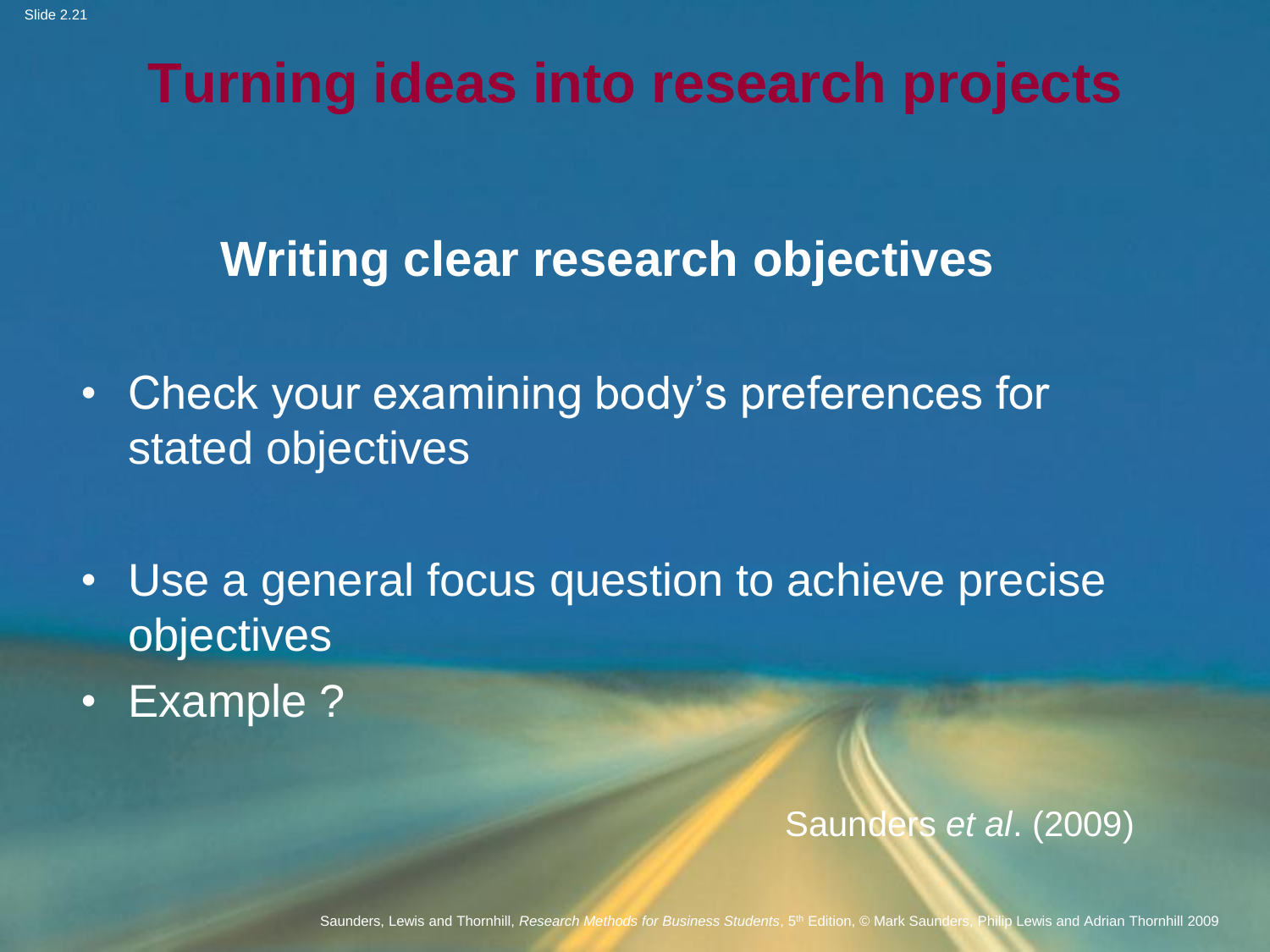#### **Turning ideas into research projects**

#### **Include SMART Personal objectives**

Specific: What precisely do you hope to achieve from undertaking the research?

Measurable: What measures will you use to determine whether you have achieved your objectives?(Secured a career-level first job in software design)

Achievable: Are the targets you have set for yourself achievable given all the possible constraints?

Realistic: Given all other demands upon your time, will you have the time and energy to complete the research on time

Timely: Will you have time to accomplish all your objectives?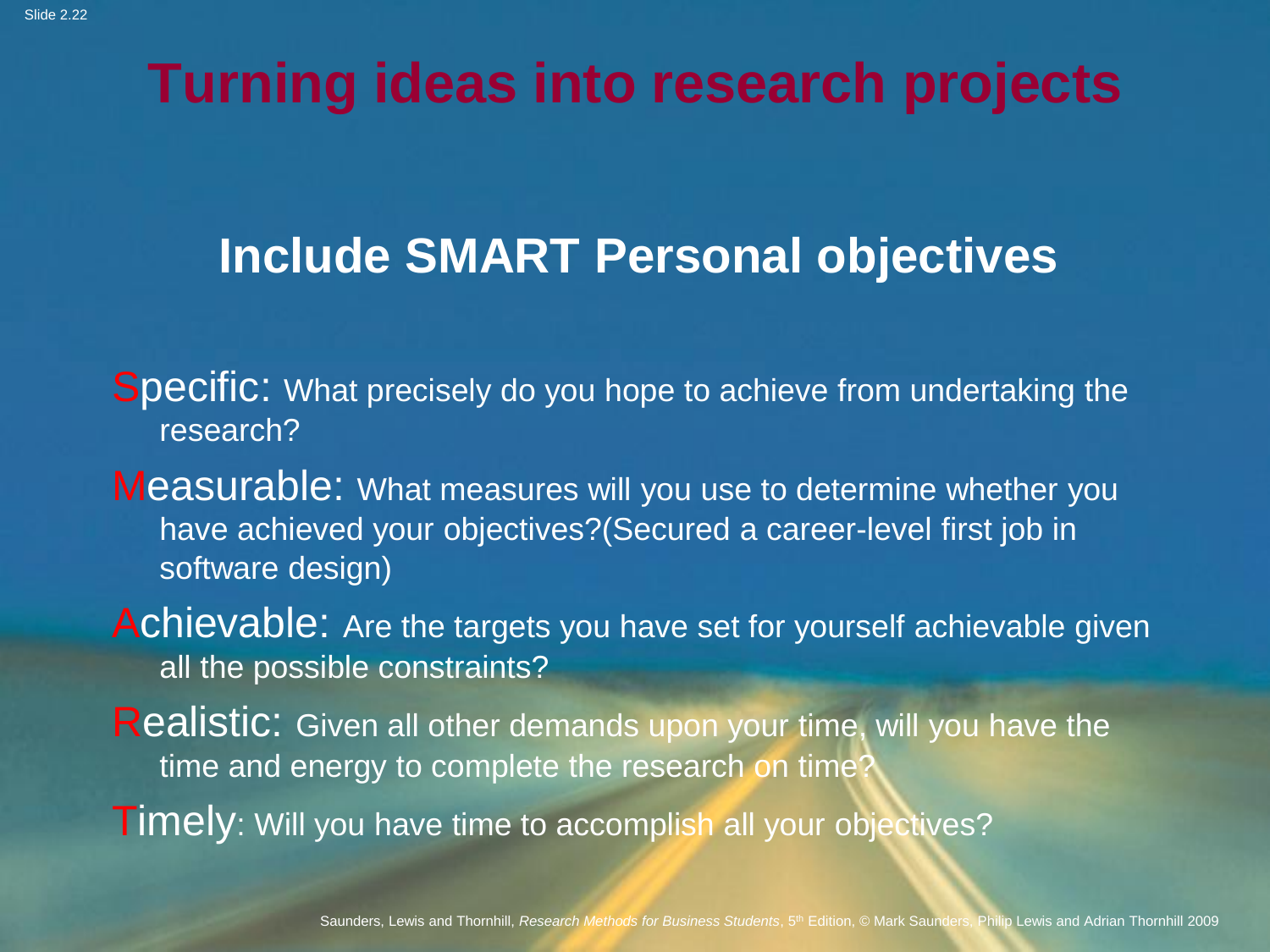#### **Writing your research proposal**

#### **Concept Paper /research proposal**

- To organise your ideas
	- Concept paper
	- Concept diagram

• To convince your intended or target audience

• To meet ethical requirements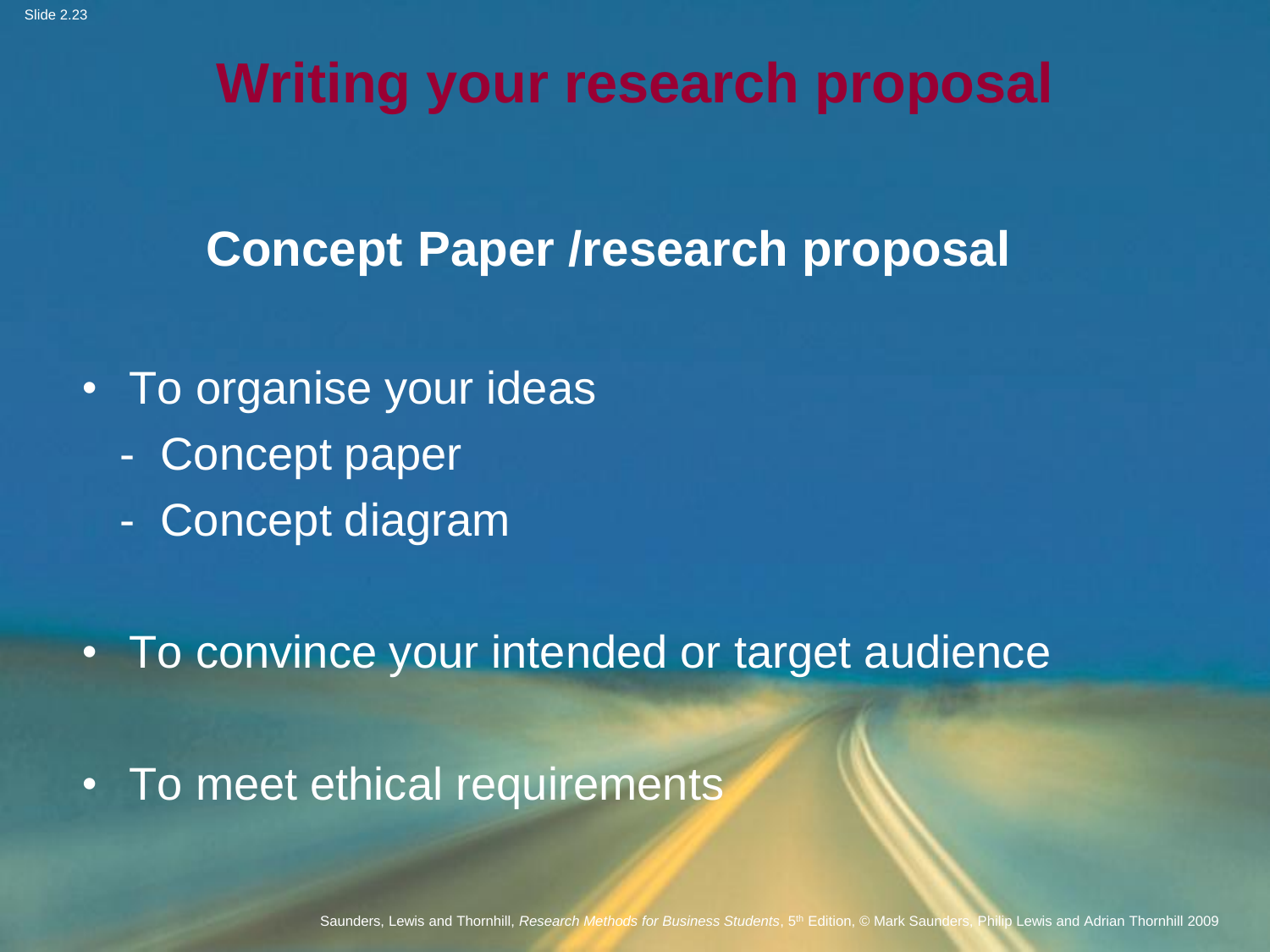#### **Content of your research proposal**

• Title - likely to change during the process

• Background - context within the literature

• Research questions and objectives - what you seek to achieve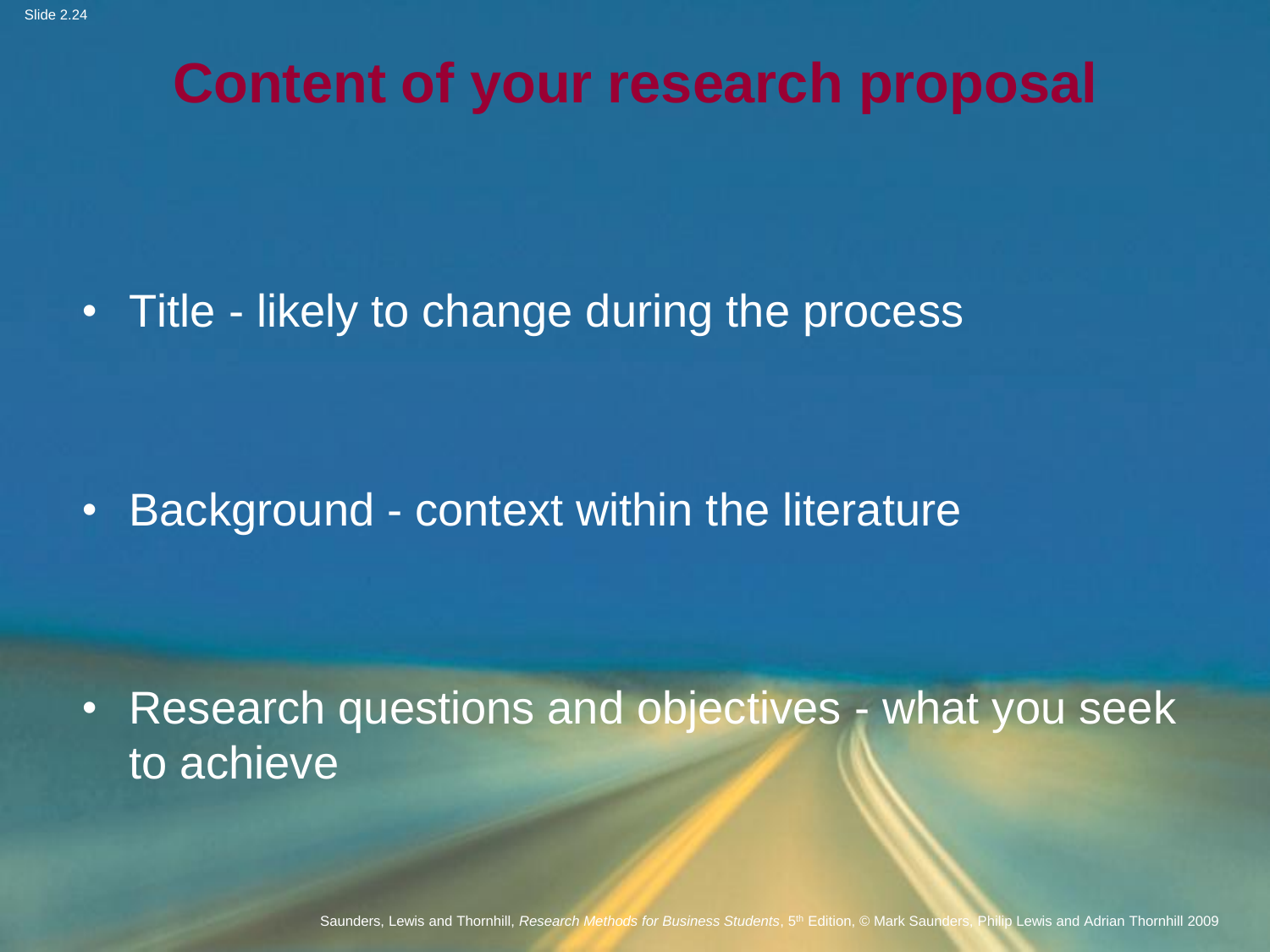#### **Content of your research proposal**

- **Method**  can be in two parts: research design and data collection
- **Timescale and Resources** (finance, data access, equipment)
- **References** include some key literature sources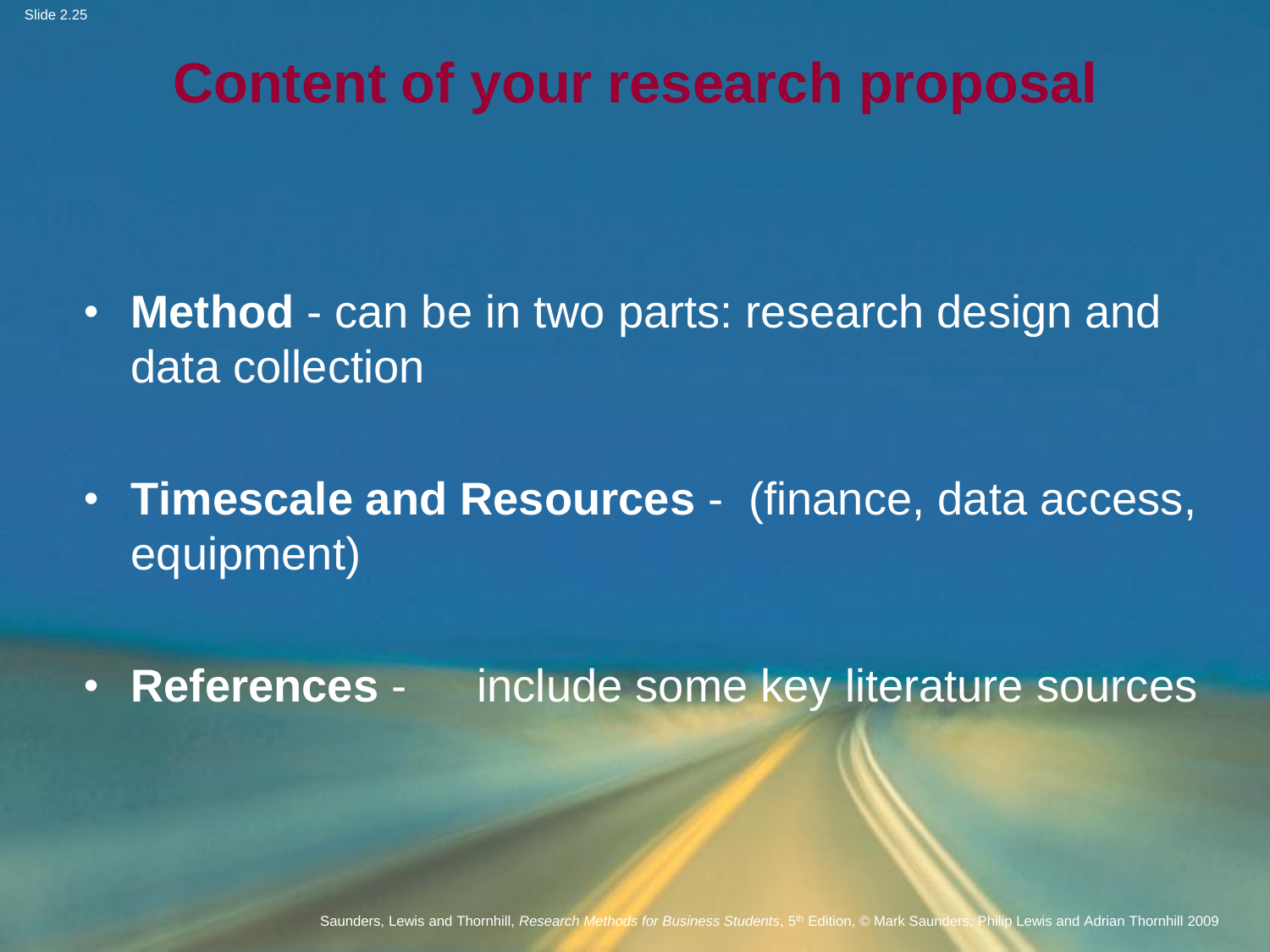### **Summary**

**The best research topics**

- Formulate and clarify the topic
- Meet the requirements of the examining body
- Use a variety of techniques when generating research ideas

• Are focused on clear questions based on relevant literature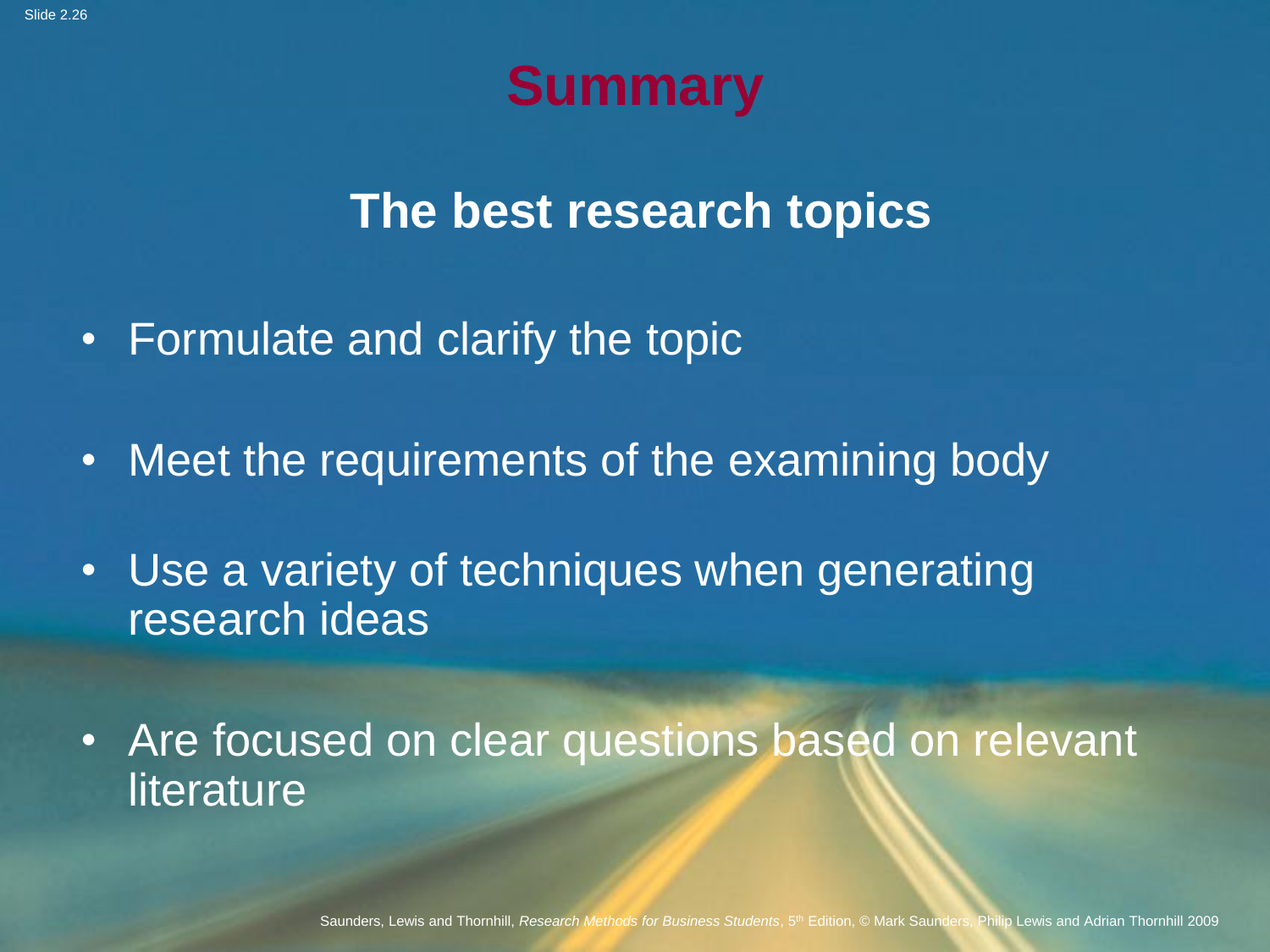#### **Summary: Chapter 2**

**The best research topics**

- Are theory dependent
- Have a proposal containing organised ideas

#### **Tell the reader:**

- What will be done and why
- How it will be achieved